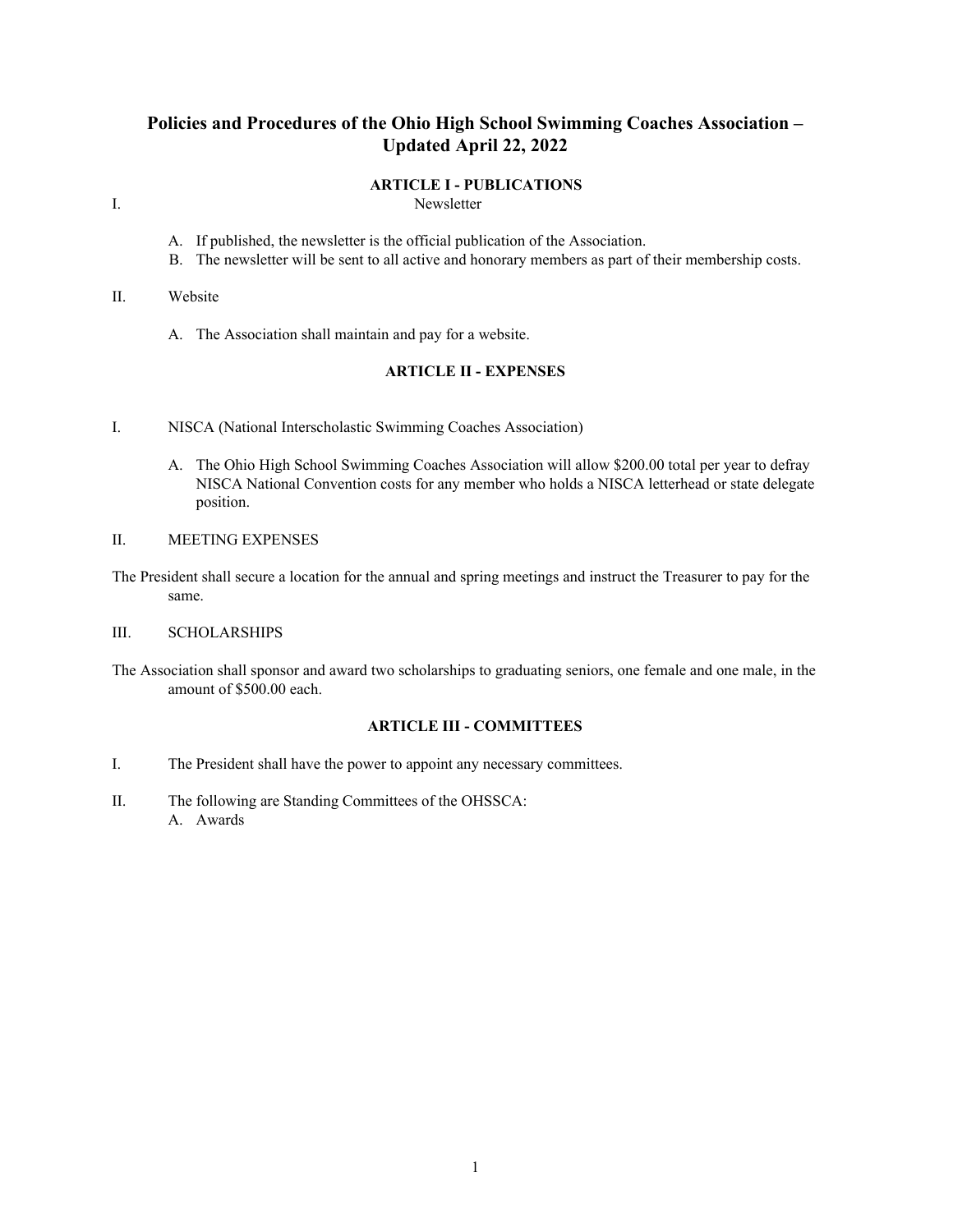# **ARTICLE IV - AWARDS**

#### I. Wirthwein Award

- A. Presented to an individual for outstanding contributions to aquatics in Ohio.
- B. Selected by a majority vote of the Board of Directors at the Fall meeting.
	- 1. Nominations from the floor will be accepted prior to the voting.
	- 2. Voting will be on a weighted basis with 5 points being awarded for the first choice, down to one point being awarded for the fifth choice by each voting member.
	- 3. The winner will be the individual with the highest point total.
	- 4. Those individuals in places 2 through 6 will be brought forward on the ballot for the following year.
- C. The award is presented at the State Meet.
- D. The award recipient's name is to be engraved on the permanent plaque at the Ohio High School Athletic Association office. It will also be put on display at the State Meet.

#### II. District Coach of the Year

A. Each District, at the respective district meets, should select representative coaches of the year for both boys and girls in the following manner:

- 1. Each participating team shall get one vote for District Coach of the Year.
- 2. To be eligible to be elected District Coach of the Year, a coach must be a Member in good standing of the Association prior to the start of the State Tournament.
- 3. In the event of a first place tie, the coach of the team that placed higher in team scores will be the winner.
- III. Neil Skinner Award State Coach of the Year
	- A. An award will be given to the elected coach of the year in each division contested at the state meet.
	- B. Selection is by majority vote of the membership within the guidelines stated below:
		- 1. All District Coaches of the Year are eligible.
		- 2. Coaches where their team placed first or second at the District meet are eligible. *Note that if this coach is already the District Coach of the Year, additional coaches will not be eligible.*
		- 3. The ballot shall be available no later than the start of the State Meet, and provided to all OHSSCA members via an electronic method. Voting shall be completed prior to the start of Finals for each respective Division.
		- 4. Only the Head Coach of each team may vote for the State Coach of the Year in their own respective division.
		- 5. The award shall be presented between the 100 Breaststroke and the 400 Free Relay.
		- 6. In the event of a first place tie, the coach of the team that placed higher in team scores will be the winner.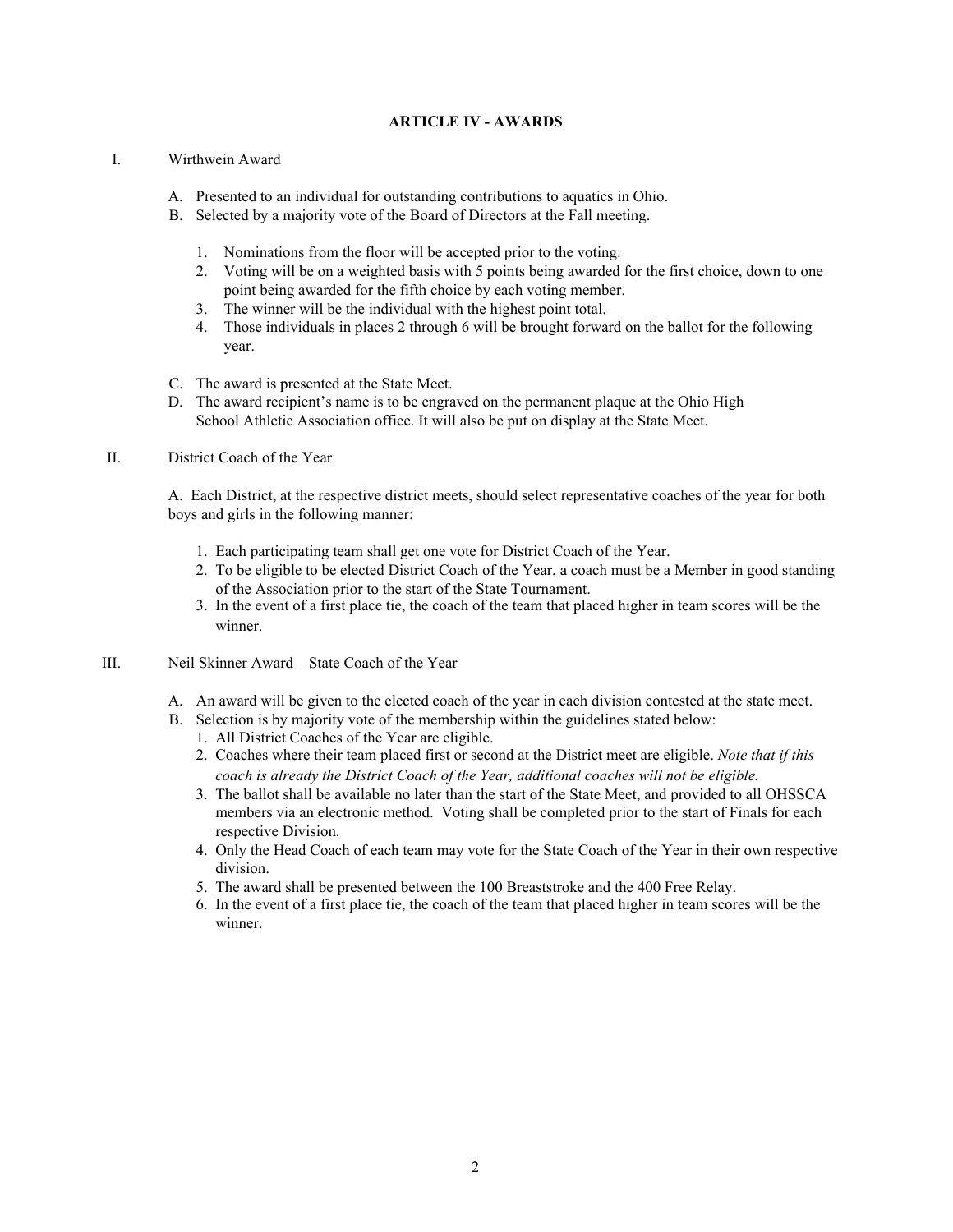- III. Larry Lyons Award (Service award to association)
	- A. This award will be selected each year.
	- B. This is an award to a coach in the Association for service to the Association. It has the following requirements:
		- 1. Member of Association 10 year minimum
		- 2. Served on the Board of Directors
		- 3. Significant contribution and dedication to OHSSCA
		- 4. Coach or prior coach
	- C. Nominations will be held by each District during Annual Membership meeting each fall. Each district will nominate one candidate. A nominee can remain on the ballot for 4 years before they are removed but are eligible for reinstatement immediately Voting will occur online along with the Coach of the Year voting following the State Meet. The District Reps. may make a "bio" sketch for the candidate in their district to put on the web site.
	- D. The results of the vote will be announced on the website and through other methods chosen by the association executive committee. Larry Lyons Award winners will be contacted by the awards chairman upon their selection.

# IV. Officers Award

A. A plaque (certificate of appreciation) is to be presented to the retiring officers at the annual meeting. This is to be done at the close of their term of office.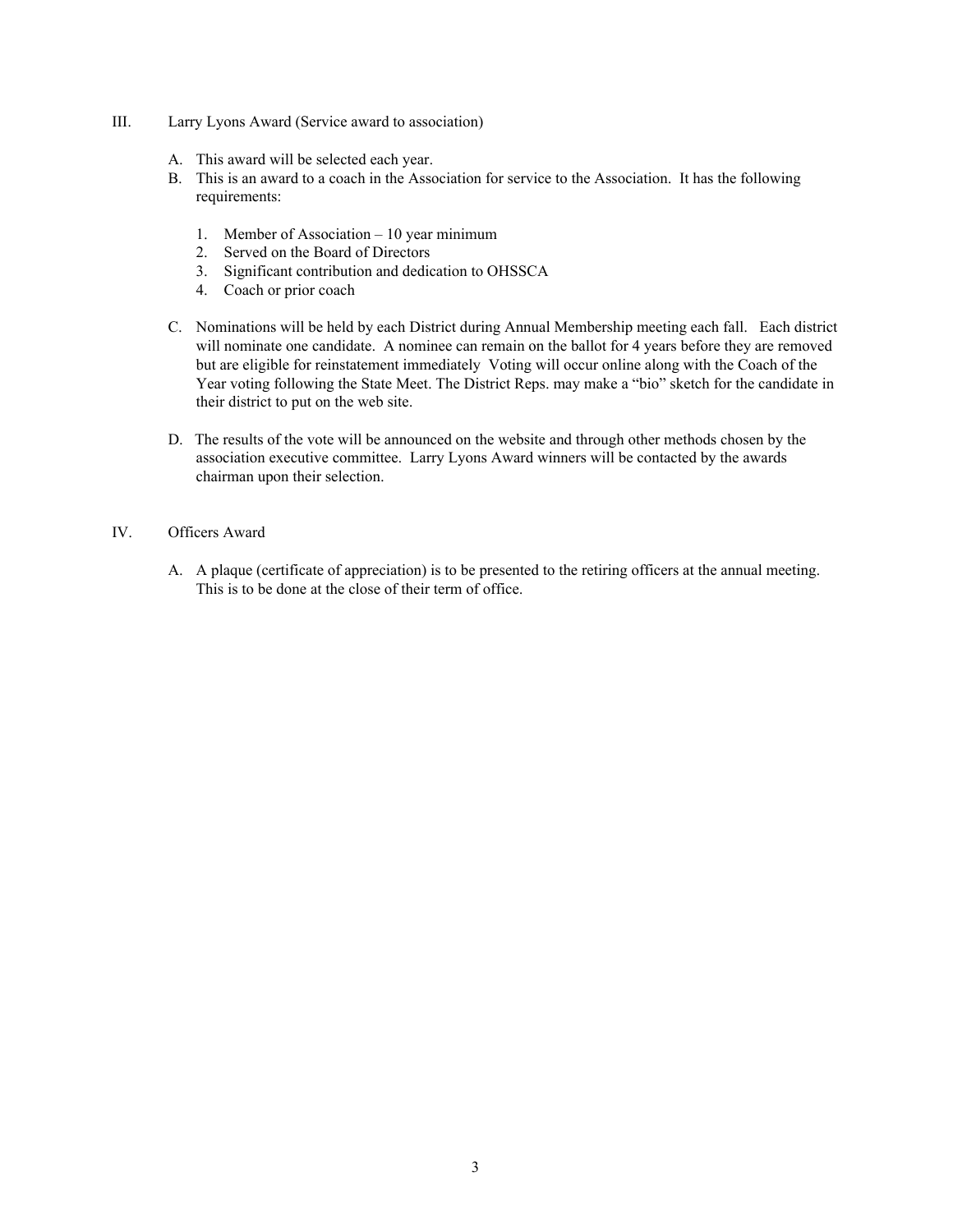#### VI. Swimmer Awards

- A. All-Ohio Certificates
	- 1. These awards are given to the top 16 swimmers in each individual event and all swimmers in the top 16 relays at the State Meet.
	- 2. These awards shall be made available to membership as a downloadable file on the association website.
	- 3. Given to swimmers of a member coached team. If a coach is not a member, they are able to purchase a certificate at a cost equal to association dues for each certificate obtained.
- B. State "Performance of the Meet"
	- 1. This award is given to both the girl swimmer/diver and the boy swimmer/diver who have the highest, single power point performance at the State Meet in either prelims or finals.
- C. Academic All-Ohio Awards
	- 1. To be eligible, an application is required. These applications can be obtained from the association website.
	- 2. The list of criteria for this award includes the following:
		- a. 3.5 grade average, regardless of academic track
		- b. Based on seven semesters
		- c. Letter two years, one of which must be the senior year.
- D. Ohio High School Swimming Coaches Association Scholarship Application
	- 1. Scholarships at \$500.00 each shall be awarded annually by the OHSSCA to one male and one female swimmer in the State of Ohio
	- 2. The scholarship committee shall recommend to the OHSSCA Board of Directors three boys and three girls for the final vote.
	- 3. No award shall be made if a candidate does not meet scholarship requirements, or if the minimum number of applicants is not met..
	- 4. Scholarship awards are limited to seniors graduating from high school. The applicant must be enrolling in college and must be considered a full time student carrying 12 hours minimum.
	- 5. Awards shall be determined by the following criteria, in the following order:
		- a. College bound.
		- b. High academic achievement (3.0 or better).
		- c. Community service.
		- d. Financial need.
		- e. State swim meet qualifier. Participation in the state meet is not required to apply for the scholarship but it may be used as a decision factor by the scholarship committee.
	- 6. Applications shall be submitted electronically to the Scholarship Committee Chairperson by April 15th. Final selections will be made and all applicants notified by May 15th.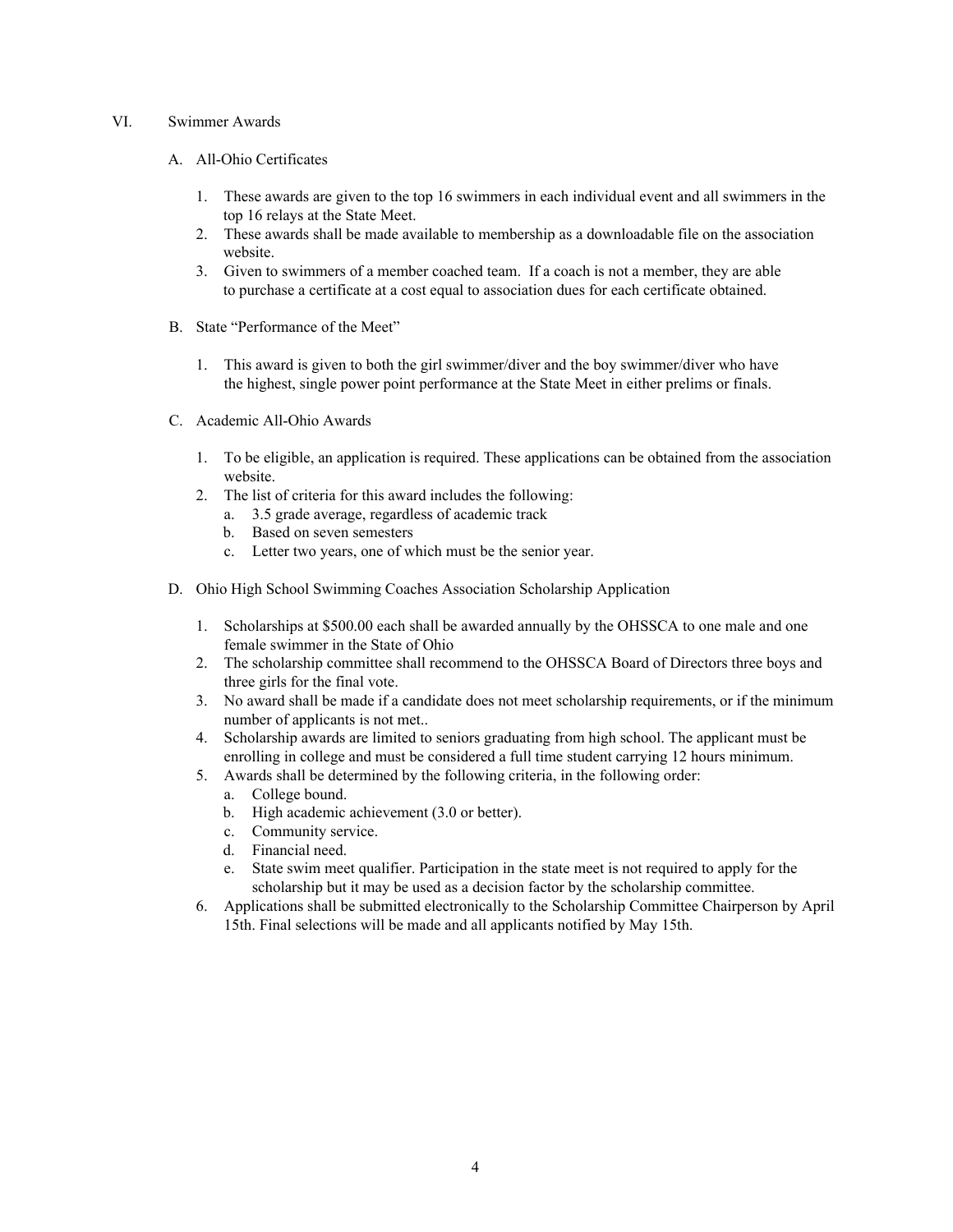#### VII. Hall of Fame Requirements

- A. Established to recognize outstanding coaches, officials, and contributors to Ohio High School Swimming and Diving from recognition as a sport in 1928 till the present date.
- B. The following criteria for selection to the Hall of Fame:
	- 1. Ohio Coaches and officials who are members of the Association can recommend candidates.
	- 2. Three Categories are to be approved:
		- a. Coach
		- b. Official
		- c. Contributor
	- 3. Requirements for the Coach
		- a. Coach must be removed from a Head Coaching position for a minimum of two years to be nominated or inducted into the OHSSCA Hall of Fame
	- 4. Recommendations for the Coach
		- a. Coach of state championship team
		- b. Coach a number of state champions
		- c. A member of the OHSSCA Board of Directors
		- d. 100 wins in dual meets
		- e. Minimum tenure of coaching of ten years
	- 5. Recommendations for the Official
		- a. Officiated at the State Tournament
		- b. A member of the Official Association
		- c. Minimum tenure of officiating of ten years
	- 6. Recommendations for the Contributor
		- a. The person recognized as having made outstanding contributions to Ohio Swimming
- C. Selection Process
	- 1. Recommendations shall be made online at the association website at any time.
	- 2. Any member may make recommendations for candidates.
	- 3. The chairperson shall, before the Board of Directors Meeting, provide each member of the Executive Board a copy of each nomination and recommendation received, with the name of their respective nominator.
	- 4. The deadline for Hall of Fame nominations to the Board of Directors will be the Spring Meeting in odd years.
- D. Determination of Inductees
	- 1. The election of the Hall of Fame inductees shall take place at the Fall Board of Directors Meeting of odd numbered years.
	- 2. All Board of Directors members are entitled to vote provided they are in attendance for the entire Hall of Fame selection procedure.
	- 3. A maximum of six Hall of Fame candidates shall be elected.
	- 4. A quorum of the Board of Directors shall be present in order to conduct the Hall of Fame election. A majority of the Board must be present to constitute a quorum.
	- 5. Nominees will be elected by a majority vote of the Board of Directors.
	- 6. Nominees not elected will be carried over to future ballots.
- E. Awarding
	- 1. Each newly elected Member shall be notified of this Award and be presented with an appropriate recognition award at the Annual Awards Ceremony, the following year.